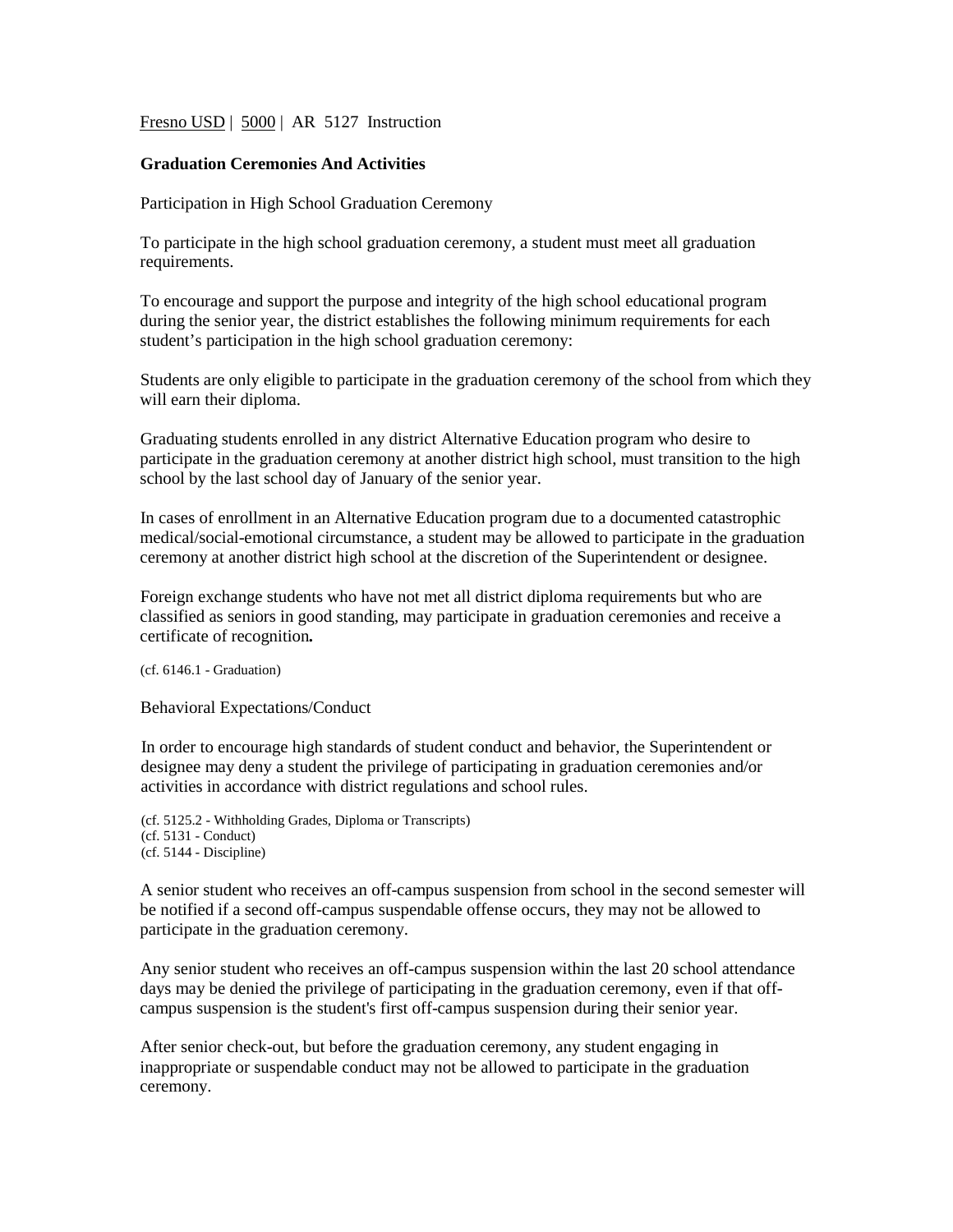## Loss/Damages

In cases where a senior student has willfully damaged the property of the district, or failed to return the property of the district that has been loaned to the student, that student may be denied the privilege of participating in the graduation ceremony until the student or student's parent or guardian has paid for the damage or replacement costs of the district's personal property.

The principal or administrative designee of the student's high school will provide written notice of unpaid amounts accrued and due to the district (under Education Code section 48904) based upon the student's damage or other injury to district personal property, or the student's failure to return personal property of the district loaned to the student.

If the student and parents/guardians are unable to pay for the damages or return the property, the Superintendent or designee shall provide a program of voluntary work for the student in lieu of monetary damages.

Until the damages are paid or upon completion of the voluntary work, the district is authorized to withhold the grades, diploma, and/or transcripts of the student responsible for the damage.

Student and parent/guardians will be informed that failure of the student to pay the amounts due under Education Code section 48904 may result in revocation of the student's privilege to participate in a graduation ceremony.

(cf. 3515.4 – Recovery for Property Loss of Damage) (cf. 5125.2 - Withholding Grades, Diploma or Transcripts)

Graduation Practice Attendance

Each student is required to attend the scheduled graduation practice/s at the school from which the student is graduating. Unless the absence is approved by the principal, failure to attend the scheduled practice/s may result in the revocation of the student's privilege to participate in the graduation ceremony.

## Student Attire

Students are required to wear the school's district approved professional and ceremonial attire, including cap, gown, tassel and stole at the graduation ceremony.

The District recognizes that the diversity of each of the school communities enriches our schools, strengthens our students' educational experiences, and prepares students as global citizens. Therefore, with approval and verification prior to senior check-out, a student may wear religious or ceremonial adornments at school graduation ceremonies provided that it is worn under the school's graduation stole and/or cap.

A student may wear an academic or cultural adornment that is issued by the District/high school and/or approved organizations at school graduation ceremonies provided that it is worn under the school's graduation stole and/or cap.

The District prohibits any item that is may to cause a substantial disruption of, or interference with, the ceremony or to expand or diminish any student rights established under specified provisions related to school dress codes and student freedom of speech.